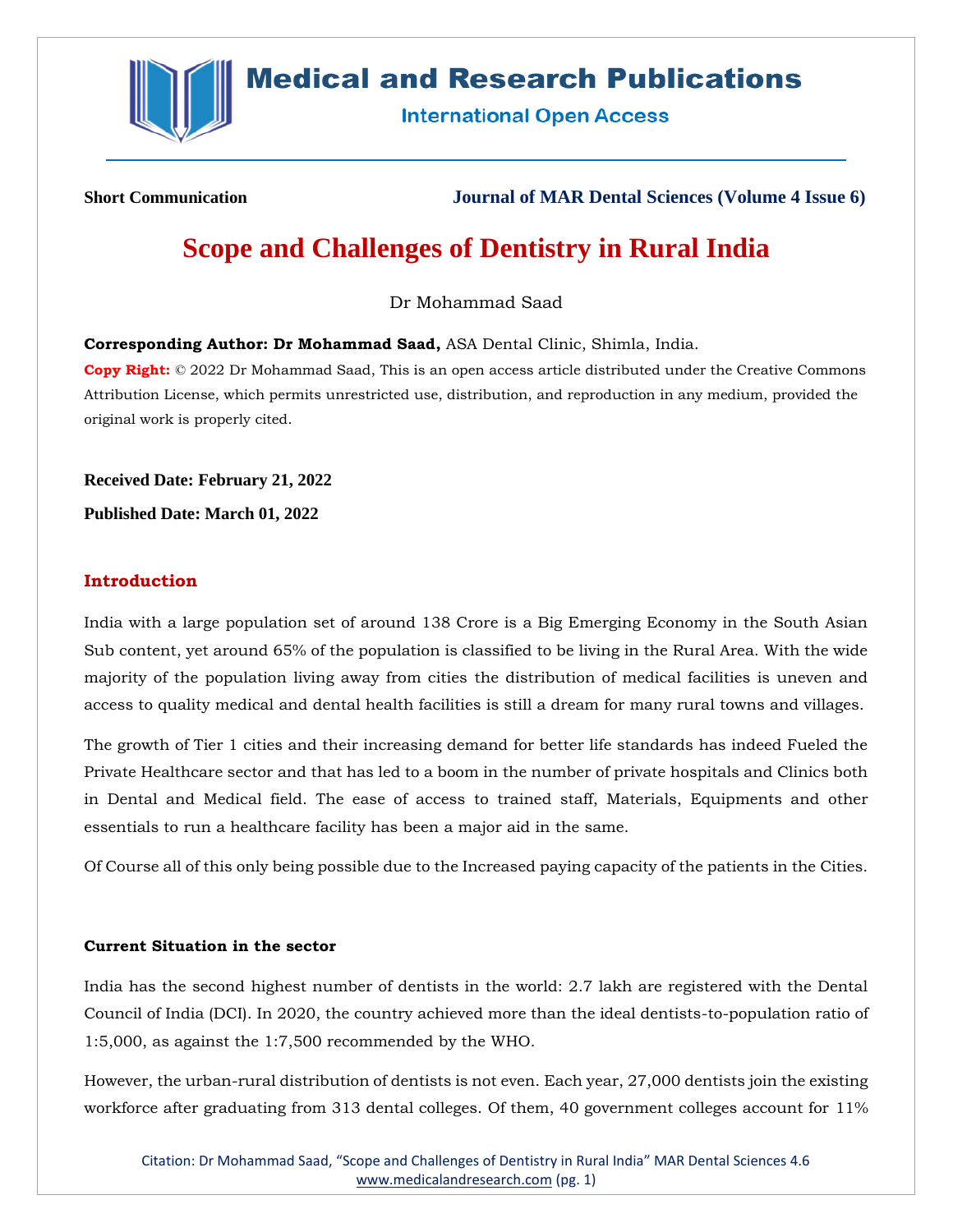### **Journal of MAR Dental Sciences (Volume 4 Issue 6)**

of all seats and the remaining are in private colleges. The private sector played a huge role in the growth of dental education. But today, there are many issues in terms of education quality, lack of basic infrastructure and high tuition fees in these private colleges.

Karnataka, Maharashtra and Tamil Nadu have the most colleges, while Jharkhand, Bihar and Uttarakhand each have only three or four. So, while India may have achieved the recommended dentist to population ratio, it has come at the cost of a massive privatization of dental education, uneven distribution of colleges and questionable control over the quality of dental services.

According to data from 2019, only 3% (i.e., 7,337 out of 254,283) of registered dentists are employed in government service. An increased mismatch between the availability of dentists overall and their availability in the public sector and in rural areas has created a supply-demand issue in the profession. The shortfall of dentists in rural public facilities is also because there are few sanctioned positions for dentists and the absence of periodic recruitment to fill vacancies.

#### **Outlook of Graduates**

In a study titled "Perception Towards Serving Rural Population Amongst Interns from Dental Colleges of Haryana" conducted to better understand the Serving Outlook of Dental Interns in Rural Population it was observed that Out of total participants, 55.95% were willing to serve in rural areas. Less competition in settling (46.45 %) was the prime factor for willingness, priority for post graduation (45.01%) was the main factor for reluctance. No significant difference (p=0.365) was seen in the perception of young dentists towards serving rural or urban populations.

WIth the Conclusion being Even though the current statistics don't reflect a satisfactory dentist to population ratio in rural areas, the attitudes of the dental students towards practicing in rural areas were found to be good.

#### **Challenges in Brief**

The most common challenges present in the Rural Areas include but are not limited to the following.

Lack of Awareness - Patients are lacking awareness to maintain good oral hygiene and only seek the dentist when they are in adverse pain, at that point they have lost a fair chance of restoring the tooth to optimal health thus leaving only the option of extraction. Simply Put the Prime job of a dentist in rural India is considered to be of just extraction of painful tooth.

Lack of knowledge of Aesthetic and Function of the Teeth in maintaining good oral health-Most population does not consider teeth to be of Aesthetic importance and is able to live happily even if they